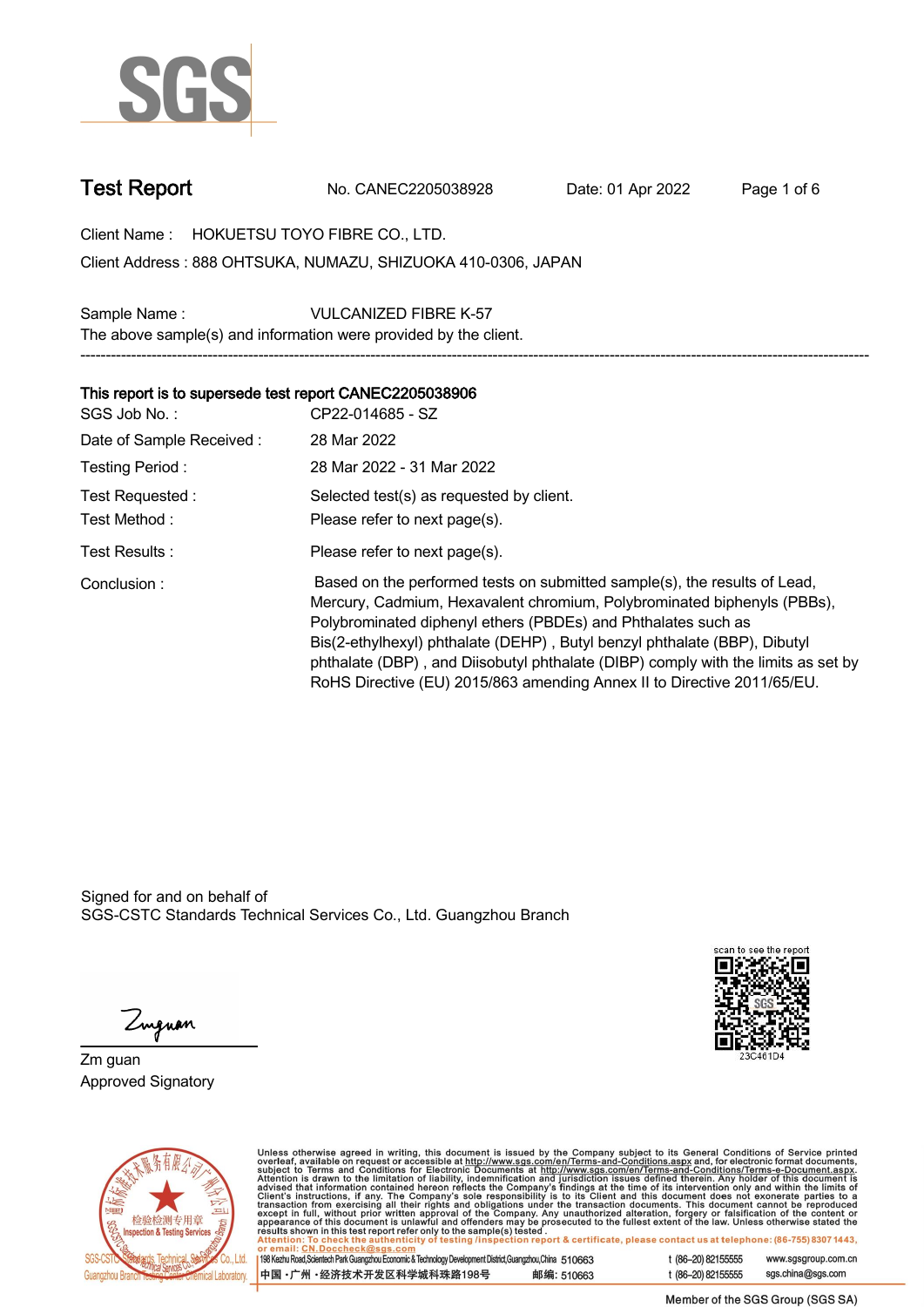

**Test Report. No. CANEC2205038928 . Date: 01 Apr 2022. Page 2 of 6.**

**Test Results :.**

**Test Part Description : .**

| Specimen No.    | <b>SGS Sample ID</b> | <b>Description</b>  |
|-----------------|----------------------|---------------------|
| SN <sub>1</sub> | CAN22-050389.006     | Gray material sheet |

- **Remarks :.(1) 1 mg/kg = 1 ppm = 0.0001% .**
	- **(2) MDL = Method Detection Limit .**
	- **(3) ND = Not Detected ( < MDL ) .**
	- **(4) "-" = Not Regulated .**

## **RoHS Directive (EU) 2015/863 amending Annex II to Directive 2011/65/EU.**

**Test Method :. With reference to IEC 62321-4:2013+A1:2017, IEC 62321-5:2013, IEC 62321-7-2:2017 , IEC 62321-6:2015 and IEC 62321-8:2017, analyzed by ICP-OES , UV-Vis and GC-MS . .**

| Test Item(s)               | <b>Limit</b> | <u>Unit</u> | <b>MDL</b>                   | 006       |
|----------------------------|--------------|-------------|------------------------------|-----------|
| Cadmium (Cd)               | 100          | mg/kg       | $\overline{c}$               | <b>ND</b> |
| Lead (Pb)                  | 1,000        | mg/kg       | $\overline{2}$               | <b>ND</b> |
| Mercury (Hg)               | 1,000        | mg/kg       | $\overline{2}$               | <b>ND</b> |
| Hexavalent Chromium (CrVI) | 1,000        | mg/kg       | 8                            | <b>ND</b> |
| Sum of PBBs                | 1,000        | mg/kg       | $\overline{\phantom{0}}$     | <b>ND</b> |
| Monobromobiphenyl          |              | mg/kg       | 5                            | <b>ND</b> |
| Dibromobiphenyl            | -            | mg/kg       | 5                            | <b>ND</b> |
| Tribromobiphenyl           | -            | mg/kg       | 5                            | <b>ND</b> |
| Tetrabromobiphenyl         |              | mg/kg       | 5                            | <b>ND</b> |
| Pentabromobiphenyl         | -            | mg/kg       | 5                            | <b>ND</b> |
| Hexabromobiphenyl          |              | mg/kg       | 5                            | <b>ND</b> |
| Heptabromobiphenyl         |              | mg/kg       | 5                            | <b>ND</b> |
| Octabromobiphenyl          | -            | mg/kg       | 5                            | <b>ND</b> |
| Nonabromobiphenyl          |              | mg/kg       | 5                            | <b>ND</b> |
| Decabromobiphenyl          |              | mg/kg       | 5                            | <b>ND</b> |
| Sum of PBDEs               | 1,000        | mg/kg       | $\qquad \qquad \blacksquare$ | <b>ND</b> |
| Monobromodiphenyl ether    |              | mg/kg       | 5                            | <b>ND</b> |
| Dibromodiphenyl ether      |              | mg/kg       | 5                            | <b>ND</b> |
| Tribromodiphenyl ether     | -            | mg/kg       | 5                            | <b>ND</b> |
| Tetrabromodiphenyl ether   |              | mg/kg       | 5                            | <b>ND</b> |
| Pentabromodiphenyl ether   |              | mg/kg       | 5                            | <b>ND</b> |



Unless otherwise agreed in writing, this document is issued by the Company subject to its General Conditions of Service printed overleaf, available on request or accessible at http://www.sgs.com/en/Terms-and-Conditions.as

| or email: CN.Doccheck@sgs.com                                                                                |            |                    |                     |
|--------------------------------------------------------------------------------------------------------------|------------|--------------------|---------------------|
| 198 Kezhu Road, Scientech Park Guangzhou Economic & Technology Development District, Guangzhou, China 510663 |            | t (86-20) 82155555 | www.sgsgroup.com.cl |
| ┃中国 •广州 •经济技术开发区科学城科珠路198号 ↓                                                                                 | 邮编: 510663 | t (86-20) 82155555 | sgs.china@sgs.com   |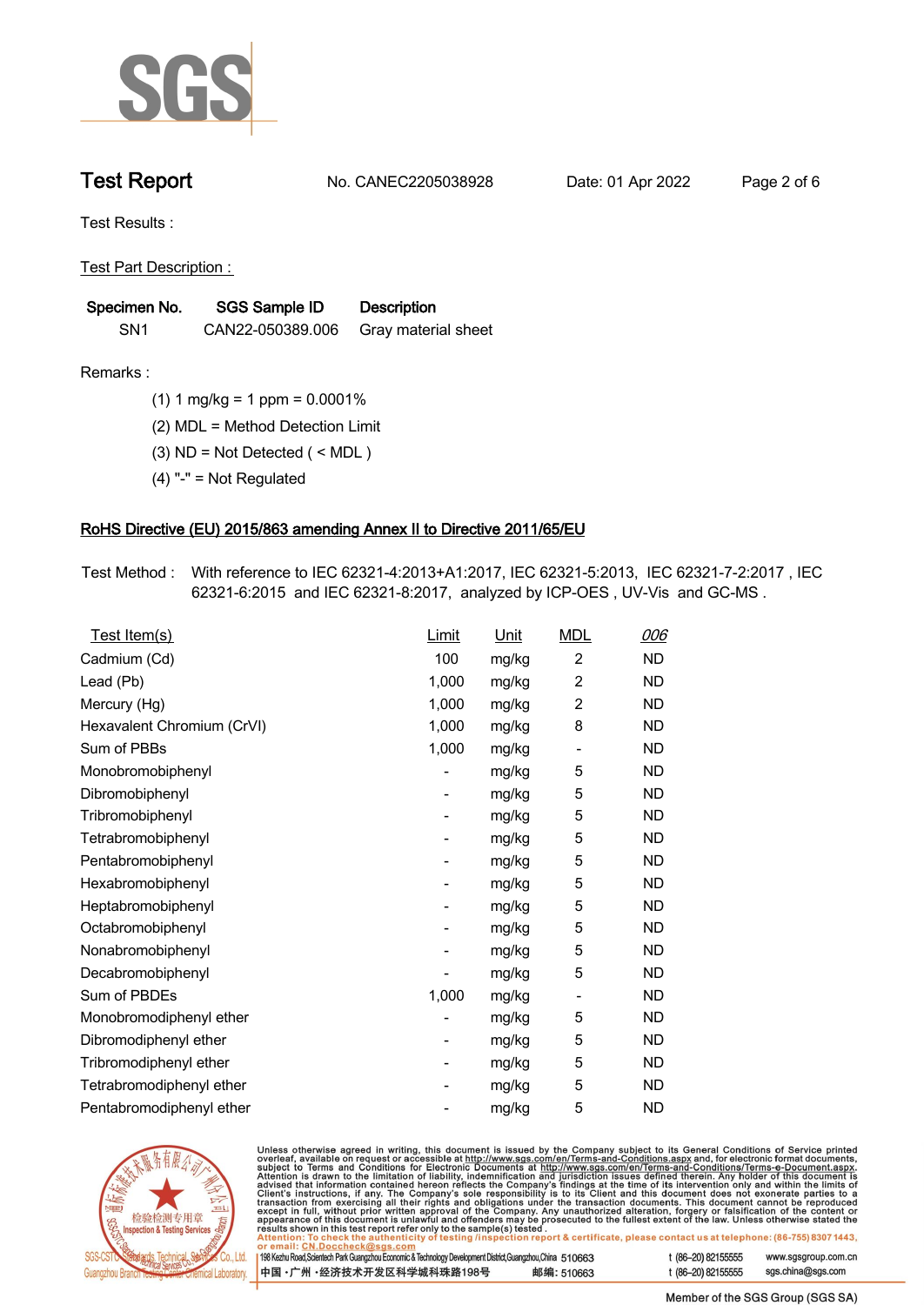

| <b>Test Report</b>                  | No. CANEC2205038928 |       |            | Date: 01 Apr 2022 | Page 3 of 6 |
|-------------------------------------|---------------------|-------|------------|-------------------|-------------|
| Test Item(s)                        | Limit               | Unit  | <b>MDL</b> | 006               |             |
| Hexabromodiphenyl ether             | -                   | mg/kg | 5          | <b>ND</b>         |             |
| Heptabromodiphenyl ether            | Ξ.                  | mg/kg | 5          | <b>ND</b>         |             |
| Octabromodiphenyl ether             | Ξ.                  | mg/kg | 5          | <b>ND</b>         |             |
| Nonabromodiphenyl ether             | -                   | mg/kg | 5          | <b>ND</b>         |             |
| Decabromodiphenyl ether             | -                   | mg/kg | 5          | <b>ND</b>         |             |
| Dibutyl phthalate (DBP)             | 1.000               | mg/kg | 50         | <b>ND</b>         |             |
| Butyl benzyl phthalate (BBP)        | 1.000               | mg/kg | 50         | <b>ND</b>         |             |
| Bis (2-ethylhexyl) phthalate (DEHP) | 1.000               | mg/kg | 50         | <b>ND</b>         |             |
| Diisobutyl Phthalates (DIBP)        | 1.000               | mg/kg | 50         | <b>ND</b>         |             |

### **Notes :.**

**(1) The maximum permissible limit is quoted from RoHS Directive (EU) 2015/863.**

**(2) IEC 62321 series is equivalent to EN 62321 series**

**https://www.cenelec.eu/dyn/www/f?p=104:30:1742232870351101::::FSP\_ORG\_ID,FSP\_LANG\_ID:12586 37,25**

**(3) The restriction of DEHP, BBP, DBP and DIBP shall apply to medical devices, including in vitro medical devices, and monitoring and control instruments, including industrial monitoring and control instruments, from 22 July 2021..**

**This report updates Sample Name. .**



Unless otherwise agreed in writing, this document is issued by the Company subject to its General Conditions of Service printed<br>overleaf, available on request or accessible at http://www.sgs.com/en/Terms-and-Conditions.as

| 198 Kezhu Road, Scientech Park Guangzhou Economic & Technology Development District, Guangzhou, China 510663 |            |
|--------------------------------------------------------------------------------------------------------------|------------|
| 中国・广州 ・经济技术开发区科学城科珠路198号                                                                                     | 邮编: 510663 |

t (86-20) 82155555 www.sgsgroup.com.cn t (86-20) 82155555 sas.china@sas.com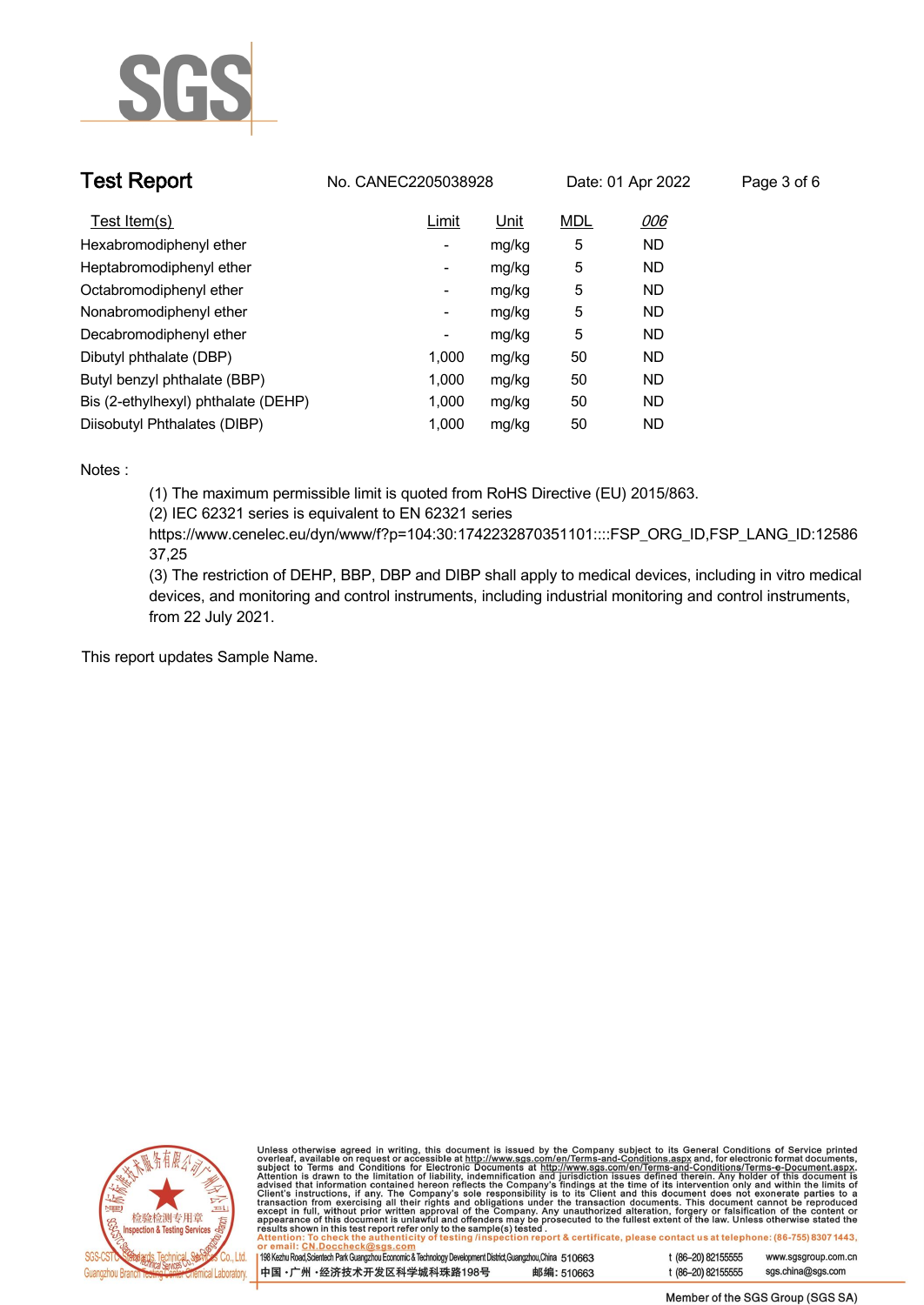

**Test Report. No. CANEC2205038928 . Date: 01 Apr 2022. Page 4 of 6.**

## **ATTACHMENTS Pb/Cd/Hg/Cr6+/PBBs/PBDEs Testing Flow Chart**

**1) These samples were dissolved totally by pre -conditioning method according to below flow chart. (Cr6+ and PBBs/PBDEs test method excluded ).**





Unless otherwise agreed in writing, this document is issued by the Company subject to its General Conditions of Service printed<br>overleaf, available on request or accessible at <u>http://www.sgs.com/en/Terms-and-Conditions.a</u>

| 198 Kezhu Road,Scientech Park Guangzhou Economic & Technology Development District,Guangzhou,China   510663 |            |
|-------------------------------------------------------------------------------------------------------------|------------|
| 中国 •广州 •经济技术开发区科学城科珠路198号 »                                                                                 | 邮编: 510663 |

t (86-20) 82155555 sas.china@sas.com

www.sgsgroup.com.cn

t (86-20) 82155555

Member of the SGS Group (SGS SA)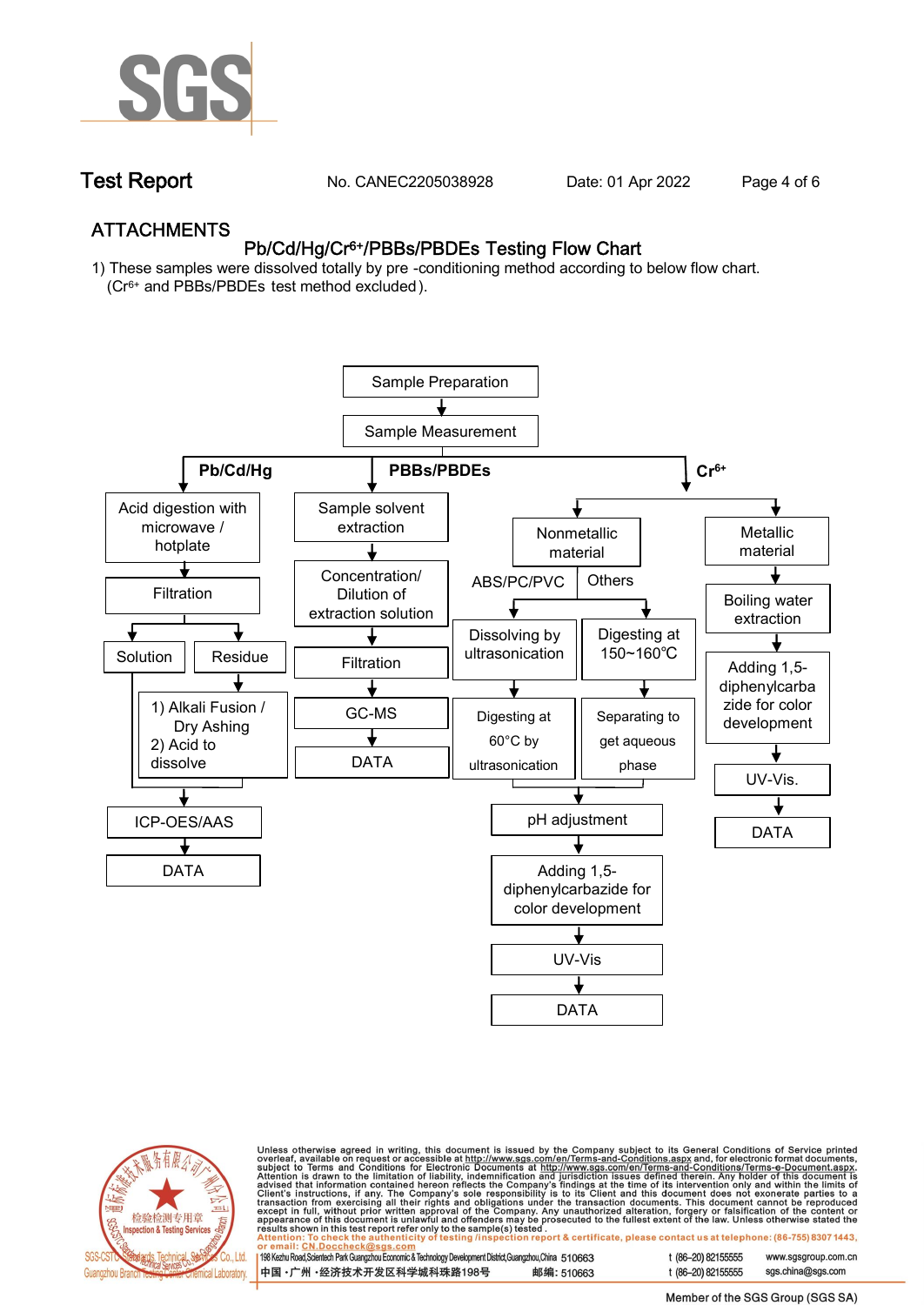

**Test Report. No. CANEC2205038928 . Date: 01 Apr 2022. Page 5 of 6.**

# **ATTACHMENTS Phthalates Testing Flow Chart**





Unless otherwise agreed in writing, this document is issued by the Company subject to its General Conditions of Service printed<br>overleaf, available on request or accessible at http://www.sgs.com/en/Terms-and-Conditions.as

| <u>UI CIIIAII. CN.DUCCIICCRIWSUS.COIII</u>                                                                |            |
|-----------------------------------------------------------------------------------------------------------|------------|
| 198 Kezhu Road,Scientech Park Guangzhou Economic & Technology Development District,Guangzhou,China 510663 |            |
| 中国 •广州 •经济技术开发区科学城科珠路198号                                                                                 | 邮编: 510663 |

t (86-20) 82155555 sgs.china@sgs.com

www.sgsgroup.com.cn

Member of the SGS Group (SGS SA)

t (86-20) 82155555